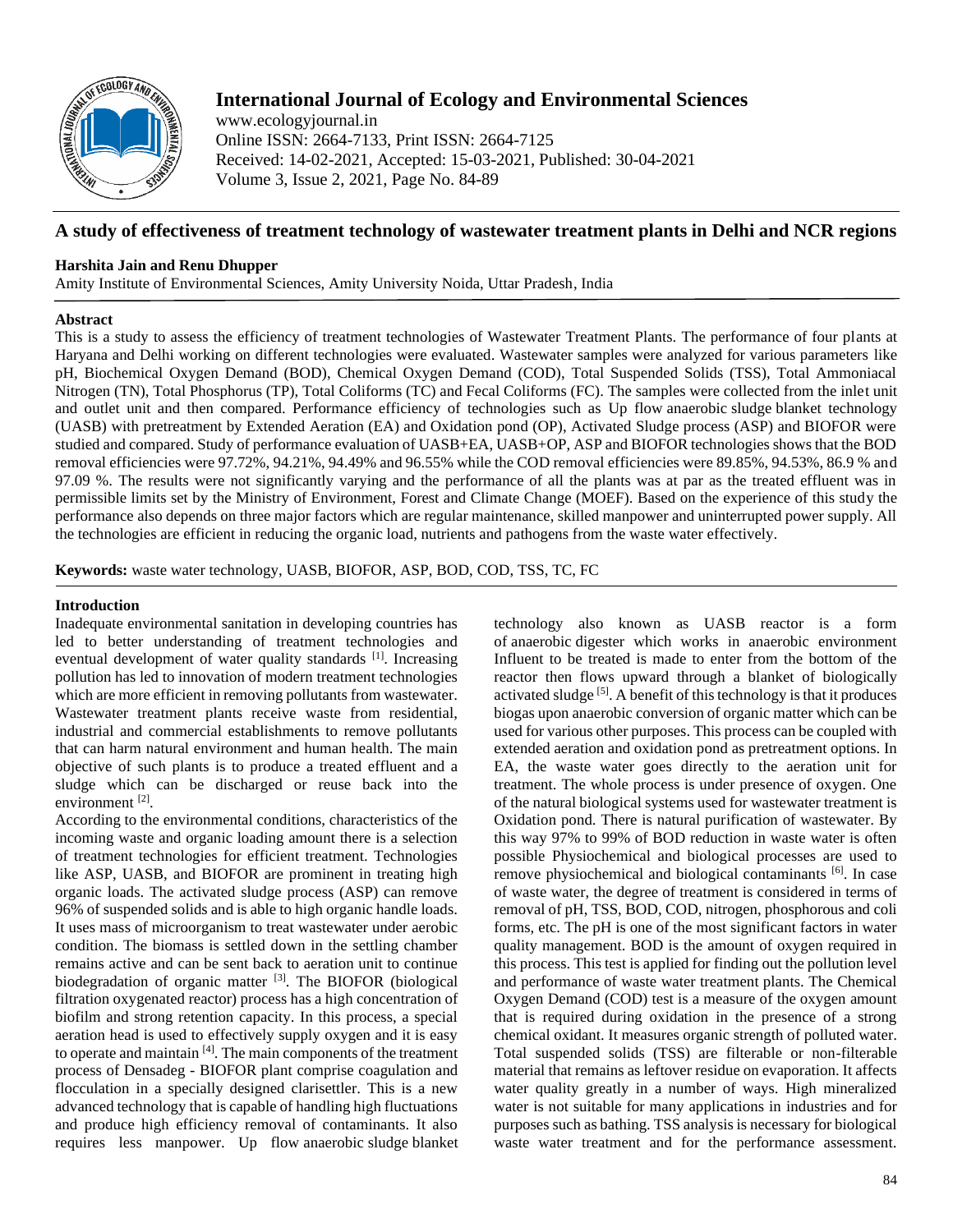Phosphorous is present in the form of phosphates in the natural and polluted water. Phosphates in waste water testing have a significant importance. At less concentration, they are being used in water supplies to reduce formation of scale, increasing carrying capacity, avoiding corrosion, removing iron and manganese in smaller quantities. Ammonia concentration above a particular value in waste water is considered toxic for animals like fish. Whereas pathogens in water can enter the body of humans by skin, ingestion, aspiration, and inhalation or by direct contact with any part of body and can cause severe effects and diseases  $[7]$ . If treated waste water is to be disposed of, guidelines of CPCB (mainly BOD5<30 mg/l) should be followed. Other specifications are as under:

|  | Table 1: Wastewater Standards for disposal [8] |  |  |  |  |
|--|------------------------------------------------|--|--|--|--|
|--|------------------------------------------------|--|--|--|--|

| <b>Characteristics</b> | <b>General Standards</b> | New notified<br>Standards (2017) |  |  |
|------------------------|--------------------------|----------------------------------|--|--|
| PН                     | 5-9                      | $6.5 - 9$                        |  |  |
| <b>BOD</b>             | 30mg/l                   | $20 \text{ mg}/l$                |  |  |
| <b>COD</b>             | $250$ mg/l               |                                  |  |  |
| <b>TSS</b>             | 100mg/l                  | $<$ 50 mg/l                      |  |  |
| Coliform               | $<$ 1000 MPN/100 ml      | $<$ 1000 MPN/100 ml              |  |  |
| Ammonia nitrogen       | 10mg/l                   |                                  |  |  |
| Phosphate              | 5mg/1                    |                                  |  |  |

#### **Study Area**

The waste water treatment plants located at Haryana and Delhi, India. The waste water treatment plant located at Jatal road, District Panipat, Haryana has designed capacity of 10 MLD which is based on UASB followed by extended aeration process. The plant receives 5 MLD sewage from Model town and surrounding domestic colonies. The plant is comprised of Intermediate pumping stations, Screen (Manual & Mechanical), Grit chamber, UASB reactors (2 x 5 MLD), Extended aeration, Clarifier, Sludge pump, Decanter. The waste water treatment plant located at Radaur road, District Yamuna Nagar, Haryana has designed capacity of 25 MLD which is based on UASB followed by oxidation pond process. The plant receives 40MLD sewage from nearby surrounding areas and is comprised of Intermediate pumping stations, Screen (Manual & Mechanical), Grit chamber, UASB reactors (2 x 12.5MLD), Polished ponds, Clarifier, Sludge pump, Sludge drying beds, Decanter. Delhi Gate (New) plant is located near Delhi Secretariat and receives waste water from Delhi Gate Drain. The installed capacity of plant is 68 MLD and actual utilization is 69 MLD. The treatment is based on

Densadeg-BIOFOR technology. The main components of the treatment process of Densadeg BIOFOR plant comprise coagulation and flocculation in a specially designed clarisettler, followed by two stage filtrations through a special medial bed where organic degradation is facilitated by external oxygenation. Okhla plant is located at Phase VI Okhla, Delhi Secretariat and receives wastewater from surrounding areas. The installed capacity of plant is 136.2 MLD and actual utilization is 136.2 MLD. The treatment is based on ASP technology and plant is comprised of Intermediate pumping stations, Screen (Manual &Mechanical), Grit chamber, Primary Clarifier, Aeration tank, Secondary Clarifier, Filtration unit, Chlorination tank, Sludge Digestors.

## **Methods and Materials**

Samples were collected from the inlet and outlet of each plant. A total of 8 samples were collected, representing four inlets and seven outlets of the plant. The samples were tested for the following parameters: pH, BOD, COD, TSS, TN, TP, TC and FC. The pH was measured by the electrolytic method (Guide Manual, Water and Waste Water Analysis, CPCB). BOD was tested by titrimetric method (Guide Manual, Water and Waste Water Analysis, CPCB). COD of the samples was measured using closed reflux (titrimetric and colorimetric) method using cod digester for cod analysis (Guide Manual, Water and Waste Water Analysis, CPCB). Total solids are measured by the evaporation and subsequent drying of a known volume of sample in oven at a specific temperature (usually 103-105°C). Stannous chloride method was used for phosphate analysis; intensity of the blue coloured complex was measured at 690nm within 8-10 minutes after appearance of colour (Guide Manual, Water and Waste Water Analysis, CPCB). Nesslerisation method was used for ammonia analysis (Guide Manual, Water and Waste Water Analysis, CPCB). For the analysis of total coliform count, Most Probable Number (MPN) method was used (Guide Manual, Water and Waste Water Analysis, CPCB). Fecal coliform was counted by Thermotolerant method [7].

## **Results and Discussions**

The team inspected wastewater treatment plants in Haryana and Noida on advanced treatment technology along with coliform reduction facilities. All the four plants are designed on different treatment technology. The details of plants are mentioned in Table 2 and figure 1 below:

**Table 2:** List/Details of plants

| <b>SI. No.</b> | <b>Plant Location</b>          |               |       | Technology  Capacity Installed (MLD)   Actual Treatment Capacity (MLD) |
|----------------|--------------------------------|---------------|-------|------------------------------------------------------------------------|
| .,             | Delhi Gate Phase II            | <b>BIOFAR</b> | 68.1  | 49.94                                                                  |
|                | Okhla Phase VI                 | ASP           | !36.2 | 136.2                                                                  |
| . ب            | Jattal Road, Panipat   UASB+EA |               |       |                                                                        |
| -4.            | Yamuna Nagar                   | $UASB+OP$     | 25    | 40                                                                     |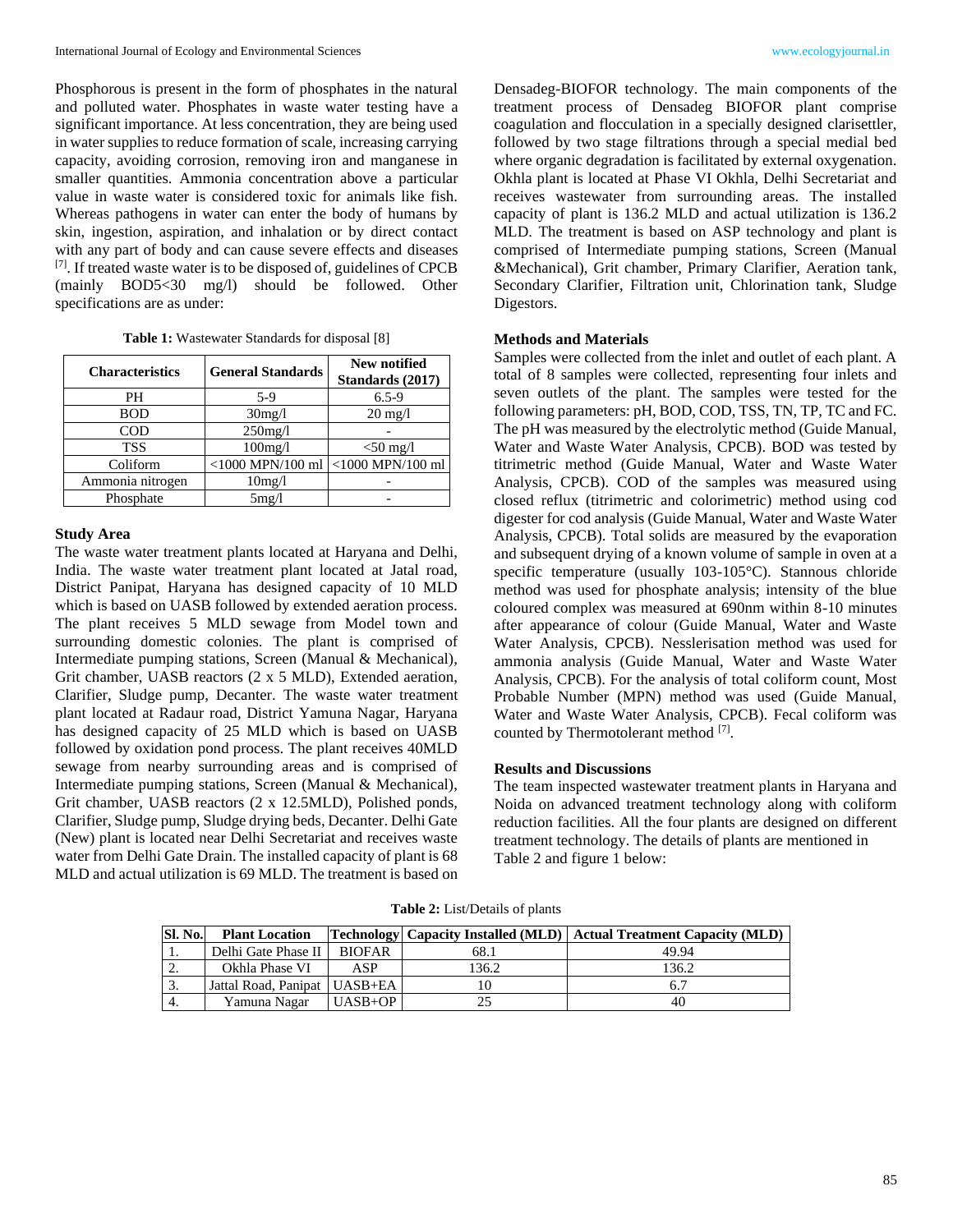

**Fig 1:** List of waste water plants with actual and installed capacity

In order to assess the performance of above said plants and to efficiency removal of pollutant, in-depth analysis was carried out at inlet and outlet units of treatment plants. CPCB's team collected samples from inlet and outlet units. The samples collected were analyzed for following parameters.

| Waste water Inlet<br>Treatment<br>plants | $\vert$ pH, COD, BOD, SS, NH <sub>4</sub> -N, PO <sup>4-</sup> , Total and<br>Fecal Coliform                                                                                                                                                                                                                                                                                                        |
|------------------------------------------|-----------------------------------------------------------------------------------------------------------------------------------------------------------------------------------------------------------------------------------------------------------------------------------------------------------------------------------------------------------------------------------------------------|
|                                          | $\bigcup$ $\bigcup$ $\bigcup$ $\bigcup$ $\bigcap$ $\bigcap$ $\bigcap$ $\bigcap$ $\bigcap$ $\bigcap$ $\bigcap$ $\bigcap$ $\bigcap$ $\bigcap$ $\bigcap$ $\bigcap$ $\bigcap$ $\bigcap$ $\bigcap$ $\bigcap$ $\bigcap$ $\bigcap$ $\bigcap$ $\bigcap$ $\bigcap$ $\bigcap$ $\bigcap$ $\bigcap$ $\bigcap$ $\bigcap$ $\bigcap$ $\bigcap$ $\bigcap$ $\bigcap$ $\bigcap$ $\bigcap$ $\bigcap$<br>Fecal Coliform |

Sampling of plants is carried out at different stages/treatment process of plant with respect to Physio-Chemical Parameters and Bacteriological parameters. The summarized table indicating analytical results of all the four treatment technologies for above said parameters is mentioned in Table 3. This table indicates analytical result of plants for Inlet and Outlet with respect to Physio-Chemical Parameters and Bacteriological parameters analyzed.

|                    | <b>Plant Location</b>                          | Source | <b>Parameters</b> |            |            |            |          |           |                      |                         |
|--------------------|------------------------------------------------|--------|-------------------|------------|------------|------------|----------|-----------|----------------------|-------------------------|
| Sl. No             |                                                |        | pH                | <b>TSS</b> | $\bf{COD}$ | <b>BOD</b> | $NH3-N$  | $PO_4$ -P | <b>T.C MPN/100ml</b> | F.C<br><b>MPN/100ml</b> |
|                    | Delhi Gate Phase II                            | Inlet  | 7.58              | 256        | 397        | 109        | 39       | 2.82      | $70 \times 10^9$     | $49 \times 10^{9}$      |
| 1.                 |                                                | Outlet | 7.69              | 13         | 52         | 06         | 21       | 0.42      | < 1.8                | ${<}1.8$                |
|                    | OkhlaPhase VI<br>2.                            | Inlet  | 6.99              | 143        | 172        | 87         | 25       | 3.44      | $16 \times 10^{10}$  | $16 \times 10^{10}$     |
|                    |                                                | Outlet | 7.17              | 13         |            | 3          | 19       | 0.62      | 20                   | 20                      |
| 3.                 | Jattal Road Panipat                            | Inlet  | 6.95              | 336        | 628        | 315        | 20       | 1.4       | $35 \times 10^7$     | $24 \times 10^7$        |
|                    |                                                | Outlet | 7.42              | 10         | 11         | 4          | $\leq$ 1 | 0.14      | $43 \times 10^{4}$   | $43 \times 10^{4}$      |
| 4.<br>Yamuna Nagar |                                                | Inlet  | 6.63              | 210        | 442        | 167        | 20       | 1.12      | $14 \times 10^{7}$   | $7 \times 10^7$         |
|                    |                                                | Outlet | 7.35              | 28         | 67         | 15         | 14       | 0.66      | $35 \times 10^5$     | $24 \times 10^5$        |
|                    | Note:All values are measured in mg/l except pH |        |                   |            |            |            |          |           |                      |                         |

**Table 3:** Analytical result of plants for Inlet and Outlet with respect to Physio-Chemical Parameters and Bacteriological parameters

The comparative analysis of aforesaid plants was carried out to find out the removal efficiency for microbial and organic

pollutant. Summary of removal efficiency is depicted in Table 4.

**Table 4:** Removal Efficiency of plants for Organic and Microbial Pollutant

| SI.<br>No.       | <b>Plant Location</b> | <b>Treatment</b><br>Technology | % BOD<br>removal | $%$ COD<br>removal | % TSS removal | % Total Coliform<br>reduction | % Fecal Coliform<br>reduction |
|------------------|-----------------------|--------------------------------|------------------|--------------------|---------------|-------------------------------|-------------------------------|
|                  | Delhi Gate Phase II   | <b>BIOFAR</b>                  | 94.49            | 86.90              | 94.92         | 100                           | 100                           |
| <u>.</u>         | OkhlaPhase VI         | ASP                            | 96.55            | 97.09              | 90.90         | 100                           | 100                           |
| $\overline{3}$ . | Jattal Road Panipat   | $UASB+EA$                      | 98.73            | 98.24              | 97.02         | 99.87                         | 99.82                         |
| $\frac{1}{4}$ .  | Yamuna Nagar          | $UASB+OP$                      | 91.01            | 84.84              | 86.66         | 97.56                         | 96.57                         |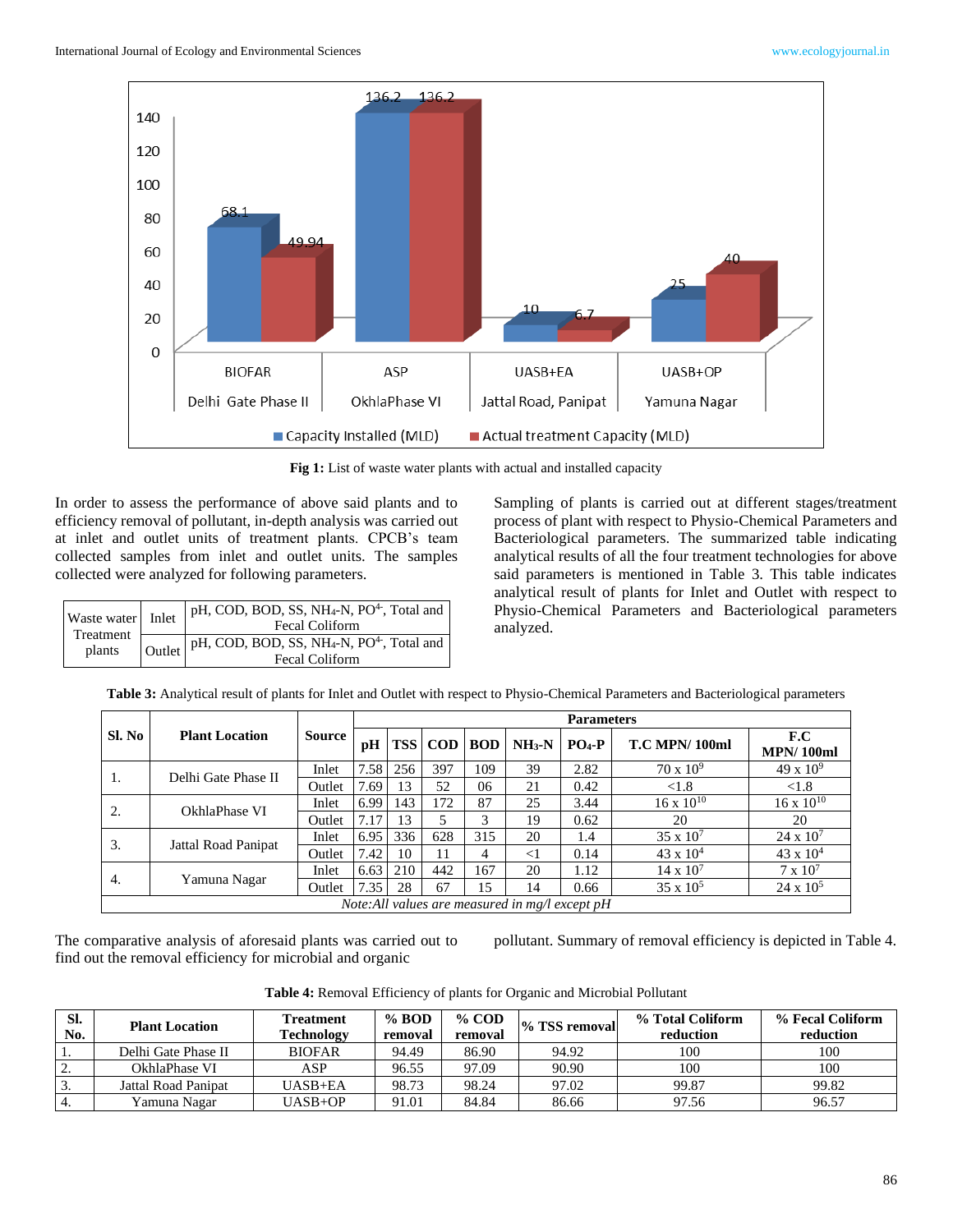In view of above studies and facts, observations are made with respect to achievability in reduction of organic and bacteriological pollutant. The primary goal of wastewater treatment plant is to reduce organic loading [9-10].Performance efficiency is done by comparing the outlet and inlet BOD. It greatly depends on the inlet quality BOD removal efficiency also depends upon the aeration time provided which varies according

to the plant size and quantity and composition of incoming waste. Study of performance evaluation of plants based on BIOFAR, ASP, UASB+EA and UASB+OP technologies shows that the BOD removal efficiencies are 94.49%, 96.55%, 98.73% and 91.01% while the COD removal efficiencies are 86.9 %, 97.09 %, 98.24% and 84.84%.



**Fig 2:** BOD reduction efficiency



**Fig 3:** COD reduction efficiency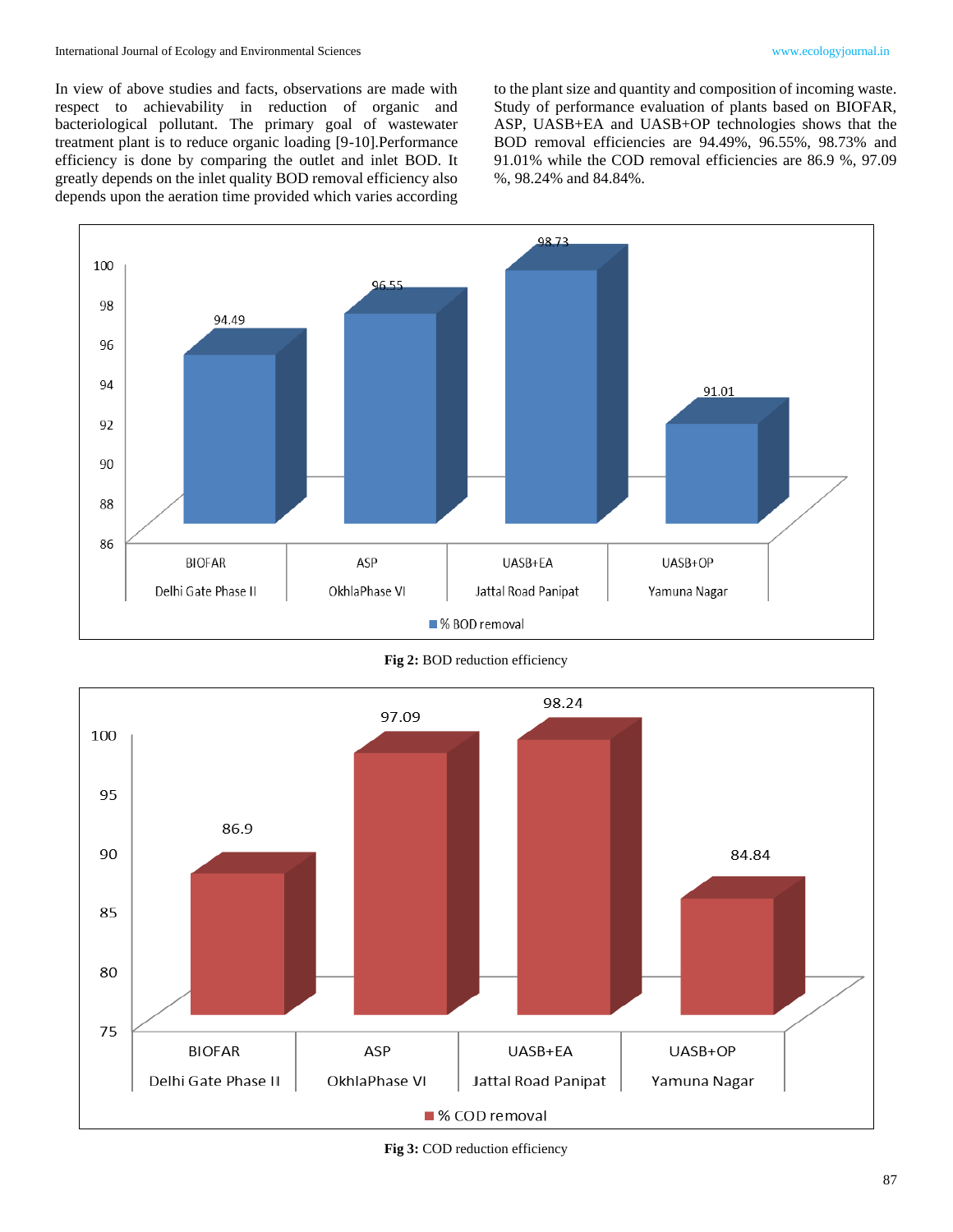Study of performance evaluation based on BIOFAR, ASP, UASB+EA, UASB+OP technologies shows that the TSS removal efficiencies are 94.92%, 90.9%, 97.02% and 86.66% The reduced TSS levels at the outlet are attributed to the plant's efficiency of TSS removal through sedimentation of settleable solids. Discharge of effluents with high levels of suspended solids into water bodies lower the quality of water and deplete dissolved oxygen availability for aquatic life.



**Fig 4:** TSS reduction efficiency

Study of performance evaluation based on BIOFAR, ASP, UASB+EA, UASB+OP technologies shows that the TC removal efficiencies are 100%, 100%, 99.87%, 97.56% and FC removal efficiencies are 100%, 100%, 99.82% and 96.57%. Monitoring the biological markers of a particular treated wastewater means to determine the overall quality of treated waste. Since 1920s, TC

and FC are the standard microbial indicators of water quality. The types and concentration of these organisms depends on factors such as per capita water supply rate, connection of major sources like hospitals, levels of disease in the community and other constituents of wastewater including toxic chemicals.



**Fig 5:** TC and FC reduction efficiency